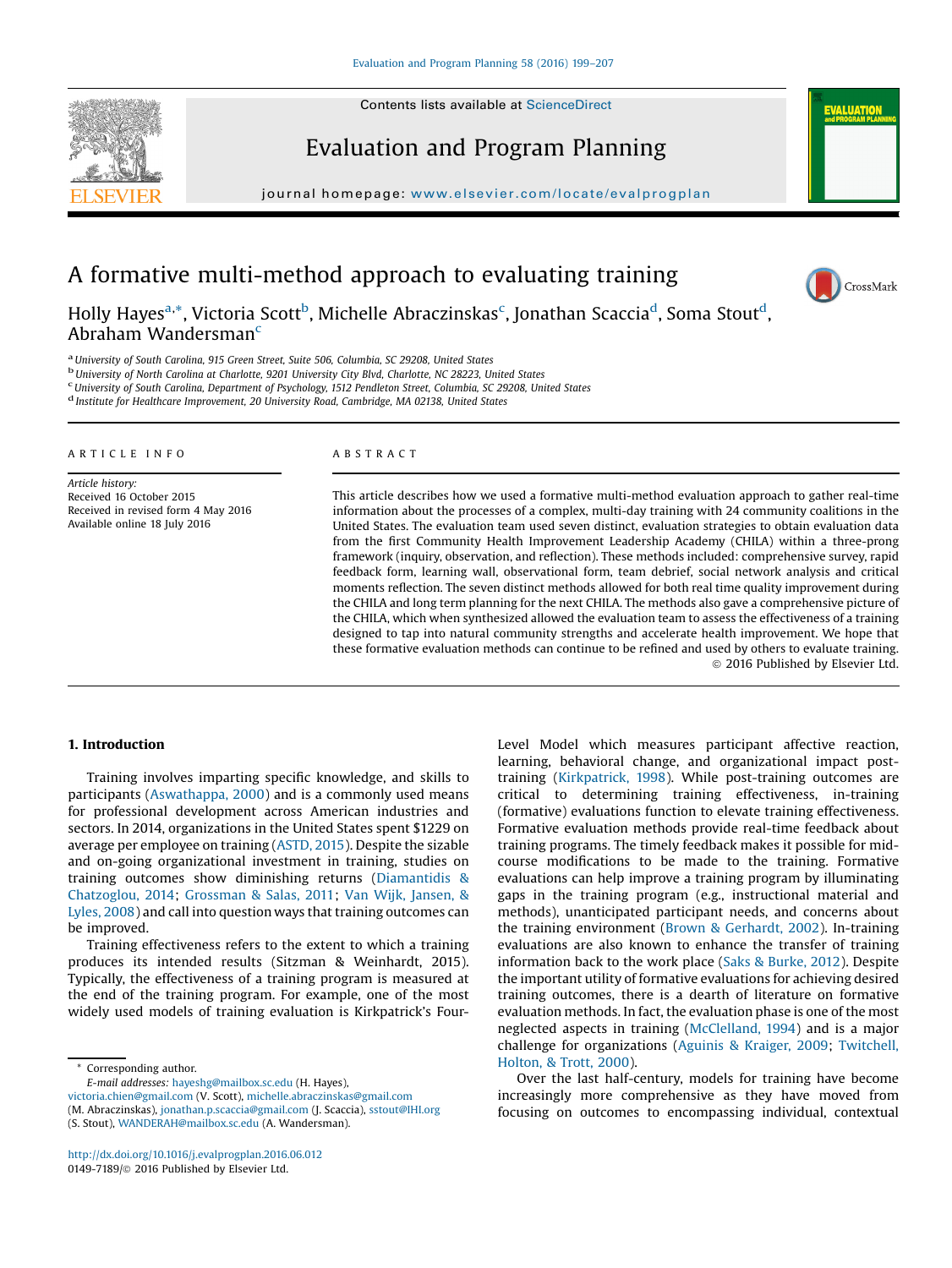and training interval factors that influence training outcomes ([Cannon-Bowers,](#page-7-0) Salas, Tannenbaum & Mathieu., 1995; [DeMatteo,](#page-7-0) [Dobbins,](#page-7-0) & Lundby., 1997; [Rowold,](#page-8-0) 2007; [Scaduto,](#page-8-0) Lindsay & [Chiaburu,](#page-8-0) 2008; Tai, [2006](#page-8-0)). Despite significant strides, however, the field continues to lack a model that fully captures a central quality of training, namely the process important to achieving effective training (Sitzmann & [Weinhardt,](#page-8-0) 2015). Using a formative evaluation approach in which evaluation cycles occur during the training process can help address this gap by uncovering strengths and areas for improvement, which if addressed in real-time and between trainings, can facilitate desired training outcomes.

This article adds to the training literature by providing a formative evaluation multi-method approach to evaluating training. We describe our use of a three-pronged framework for evaluation and how our formative evaluation methodology was used to improve training outcomes in a large-scale, national health initiative. We conclude with recommendations for evaluating complex training programs. The major purpose of this article is to describe the methodology in detail to benefit the work of other community practitioners (e.g., trainers, organizational leaders, researchers, evaluators, etc). We do not focus on summative outcomes of the training due to the extensive literature that already exists on the topic and the specific gaps in reporting and publishing formative evaluations of training. Instead, we choose to demonstrate the use of formative evaluation to showcase how it can be helpful to practitioners and organizations.

# 2. Background: the community health improvement and leadership academy (CHILA) training – a component of the SCALE initiative

The Institute for Healthcare Improvement (IHI) is working with communities to understand how to promote and spread a culture of health through the development and implementation of a signature 100 Million Healthier Lives program called SCALE (Spreading Community Accelerators through Learning and Evaluation) (IHI, [2015\)](#page-8-0). The SCALE Initiative, funded by the Robert Wood Johnson (RWJ) Foundation, is a unique 20 month intensive "learning and doing" program for 20 communities who are paired with an improvement coach and four mentor communities. The overall goal of the SCALE program is to support local leaders' success and to multiply their effectiveness in achieving their existing vision and goals. By participating in SCALE, communities, IHI and RWJ hope to learn what it takes to create the spread of useful approaches between communities in order to accelerate the pace of health improvement. A major component of the SCALE initiative is for communities to participate in four in-person training sessions over the 20 month period known as the Community Health Improvement and Leadership Academy (CHILA). The first CHILA took place between June 5 and June 9, 2015 in Wellesley, MA. An evaluation team (that includes the authors) is performing a formative evaluation of the overall SCALE program, including the CHILA.

# 3. Formative multi-method evaluation of CHILA

Since the CHILA evaluation is part of the larger SCALE formative evaluation, it was necessary to design an evaluation plan that was more comprehensive than just capturing training outcomes. The overall evaluation questions were: Were the support system components effective/sufficient for accelerating change? What worked and what didn't work? While these outcomes were important to document, we needed to gather information about CHILA experiences and processes in order to help improve the CHILA in real time. We also needed our evaluation to provide sufficient information to improve future iterations of CHILAs and

SCALE activities as a whole. We decided that using a multi-method approach for the evaluation would help us accomplish these diverse aims of real-time continuous quality improvement coupled with long-term improvement. Multi-method approaches use a variety of data sources and methods to collect different types of data ([Bonoma,](#page-7-0) 1985; Morse, 2003); they provide a richer and broader understanding of what is being evaluated after triangulating results ([Bonoma,](#page-7-0) 1985; Morse, 2003) to determine consistencies, discrepancies, and unique findings.

The overall evaluation approach was framed along three prongs (Inquiry, Observation, and Reflection); this approach has conceptual roots in Developmental Evaluation ([Patton,](#page-8-0) 2006) and from strategies articulated by the Medical Research Council [\(Moore,](#page-8-0) [Audrey,](#page-8-0) Barker, Bond, Bonell et al., 2015). Through inquiry, we actively sought information that answered our evaluation questions using survey and brief feedback forms. Through observation, we collected data on activities that naturally occurred during the CHILA, either by participating in selected events or reviewing documents that were produced by the SCALE implementation team. Finally, through reflection, we employed a structured narrative approach to obtain multiple stakeholders' input on how the CHILA worked and its critical drivers of success. This three-pronged framework for evaluation supported our interest in constructing robust narratives to capture the CHILA experience from multiple perspectives. In subsequent sections of this article, we discuss different evaluation methods incorporated to align with the three-pronged evaluation framework.

## 4. Participatory evaluation approach

We made a concerted effort to openly and directly communicate the spirit and values of the CHILA evaluation within a participatory evaluation framework to all stakeholders: the implementation team (those primarily responsible for designing and implementing SCALE activities to communities), the SCALE communities, and the funder. Our interactions with the SCALE implementation team consisted of participating in the CHILA design calls beforehand and seeking active input and feedback about our participatory evaluation design (Zukoski & [Luluquisen,](#page-8-0) [2002](#page-8-0)). A collaborative process ensured that our evaluation processes would provide the implementation team with data they could use to improve the implementation of the first CHILA and future CHILAs, as well as capture elements that were important to them. For example, the implementation team conducted a pre-training needs assessment with communities to determine what would be most beneficial to accelerating their health improvement work. We used this information to structure specific evaluation activities to ensure that this content was adequately transferred.

When we solicited data from the communities (the process of inquiry), we communicated to participants the value of organizational learning and accountability [\(Fetterman](#page-7-0) 2015); our purpose was to use this data to both assess the progress of the communities, and the implementation of the CHILA so that methods to reach outcomes can be improved. Finally, the evaluation plan was reviewed by the funder (RWJ) to ensure that we were evaluating processes and outcomes that were priorities for them. By operating in an open and transparent manner with all key stakeholders, we facilitated a process that stressed the importance and utility of the data.

# 5. Methodology

For the first CHILA, the SCALE implementation team identified three training goals, which corresponded to the three primary drivers of success in the larger SCALE initiative. Each of these goals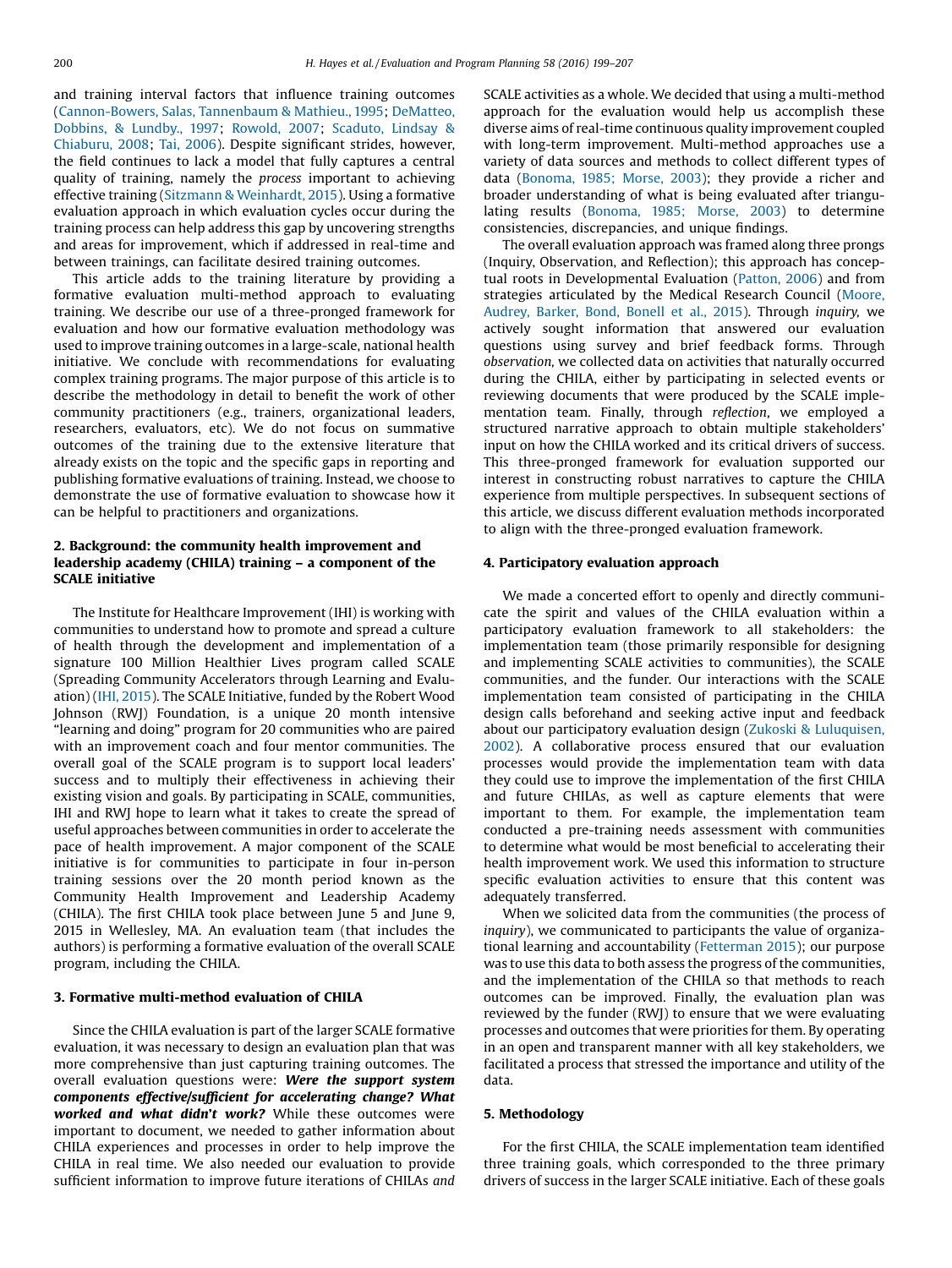<span id="page-2-0"></span>was accompanied by a corresponding guiding question and objectives (Table 1). Seven distinct, mixed method evaluation strategies were used to obtain the process and outcome evaluation data from the first CHILA [\(Table](#page-3-0) 2). Each of the methods is described in detail below. See [Table](#page-3-0) 3 for a logic model of the evaluation approach.

## 5.1. Evaluation technique 1: comprehensive questionnaire

An eight-page questionnaire was developed to examine the degree to which the three training goals included in [Table](#page-3-0) 2 were met. The questionnaire was designed to be completed within 20 min, but participants could take as long as needed to complete the evaluation. Community members were asked to select which of the 24 communities they represented, but did not include any name identifiers on the survey.

This survey contained several sections. A retrospective preposttest was used within the eight-page survey to assess training effectiveness, which is believed to be more accurate in assessing perceived changes in participants over time than the common pretest post-test methodology (Pratt, [McGugan,](#page-8-0) Katzev, 2000; Goedhart & [Hoogstraten,](#page-7-0) 1992), since it corrects for initial positive presentation bias. The survey contained ten statements rated on a Likert scale from 1 (strongly disagree) to 5 (strongly agree) that were pulled from the specific goals and objectives of CHILA. Participants were instructed to reflect upon their perspective prior and post CHILA when answering. The survey also included two Likert scale and two open ended questions each about the specific elements of CHILA (i.e. a matching process between community, the development of relationships with mentor communities, and visits to "bright spot" organizations) that occurred while at the first CHILA. Next, a 14 item instrument was used to assess the overall CHILA experience. Some of the statements that were rated on a scale of 1 (strongly disagree) to 5 (strongly agree) included: "the quality of the presenters and facilitators were excellent"; "working with peer groups enhanced my learning"; and "my overall experiences with CHILA was excellent". Lastly, open ended questions asked participants to describe the most valuable aspects

## Table 1

CHILA Training Goals, Guiding Questions, and Objectives.

of CHILA, what they most enjoyed, what they learned, how they planned to apply their learning, what they didn't learn and wished they had, and the least valuable aspects of CHILA.

# 5.2. Evaluation technique 2: rapid feedback form

To provide further information related to training goal one, a rapid feedback form [\(Fig.](#page-3-0) 1), was used immediately following speakers and workshops (modified from the University of Wisconsin-Extension, 2009). The sheets were printed on brightly colored paper and large stacks were left on each table during all  $3<sup>1</sup>/<sub>2</sub>$  days. These forms asked for a quantitative assessment of the knowledge gained, value of the session, and practical application, along with a request for qualitative feedback on what participants intend to do as a result of the session. These forms were designed to take approximately two minutes to complete and were immediately collected and reviewed at the end of the session by the evaluation team. The qualitative information was summarized and presented to the implementation team during breaks in the CHILA.

## 5.3. Evaluation technique 3: learning wall: how are things shaping up?

As part of an inquiry and reflection activity, a Learning Wall was placed on the back of the main meeting room, which consisted of a  $20'$  by 7' Technology of Participation $©$  sticky wall that was displayed throughout CHILA. The purpose of the learning wall was to provide an open-ended opportunity where CHILA participants could post comments and thoughts about CHILA throughout the day, and read other participant comments. There were three specific prompts represented by shapes (Triangle, Circle, Square) that were used to frame participant's thinking. These questions can be found below in [Table](#page-4-0) 4 and were modified from the [University](#page-8-0) of [Wisconsin-Extension](#page-8-0) (2009). Participants were asked to add postit notes to the board throughout the day, and specific time was allotted for this reflection activity at the end of each day. All of the comments were collected, collated by category and reviewed by the Implementation and Evaluation Teams at a debrief session at the end of each day.

| <b>Training Goal</b>                                                                                                                                               | <b>Guiding Question</b>                                                                                                                                                                      | Objectives                                                                                                                                                                                                                                                                                                                                                                                                                            |
|--------------------------------------------------------------------------------------------------------------------------------------------------------------------|----------------------------------------------------------------------------------------------------------------------------------------------------------------------------------------------|---------------------------------------------------------------------------------------------------------------------------------------------------------------------------------------------------------------------------------------------------------------------------------------------------------------------------------------------------------------------------------------------------------------------------------------|
| 1) Develop leadership capability to transform and<br>improve within and across communities at all<br>levels.                                                       | To what extent did the first CHILA begin to develop<br>participant capabilities as community leaders?                                                                                        | a) Begin to develop the inner conditions of leadership<br>and partnership $-$ identity, integrity, story of us, and<br>story of now.<br>b) Begin to unlock the capability in communities for<br>leading sustained, joyful results-oriented<br>improvement at the community level.<br>c)Each community begins to develop a theory of<br>change, driver diagram, logic model and a set of<br>meaningful metrics to measure that change. |
| 2) Create vibrant relationships and functional<br>networks within and between communities that<br>accelerate trust, learning, and achievement of a<br>shared goal. | To what extent did CHILA1 begin to develop vibrant<br>relationships among partners?                                                                                                          | a) Help leaders and champions within and across<br>communities begin to see themselves as a team.                                                                                                                                                                                                                                                                                                                                     |
|                                                                                                                                                                    |                                                                                                                                                                                              | b) Start to develop smart peer-to-peer linkages as<br>needed based on assets and needs and help<br>communities roll up their community goals to a peer<br>team goal.<br>c) Start to create motivation, trust, and joy in the<br>process of being together and creating change<br>together.<br>d) Start to create meaningful relationships between<br>mentor communities, coaches and pacesetter peer<br>group communities.            |
| 3) Promote bright spots between communities.                                                                                                                       | To what extent did the first CHILA begin to develop and<br>identify bright spots (best practices and emerging best<br>practices), and promote spread of bright spots between<br>communities? | a) Begin to develop, identify, and connect community<br>representatives to bright spots relevant to their work.                                                                                                                                                                                                                                                                                                                       |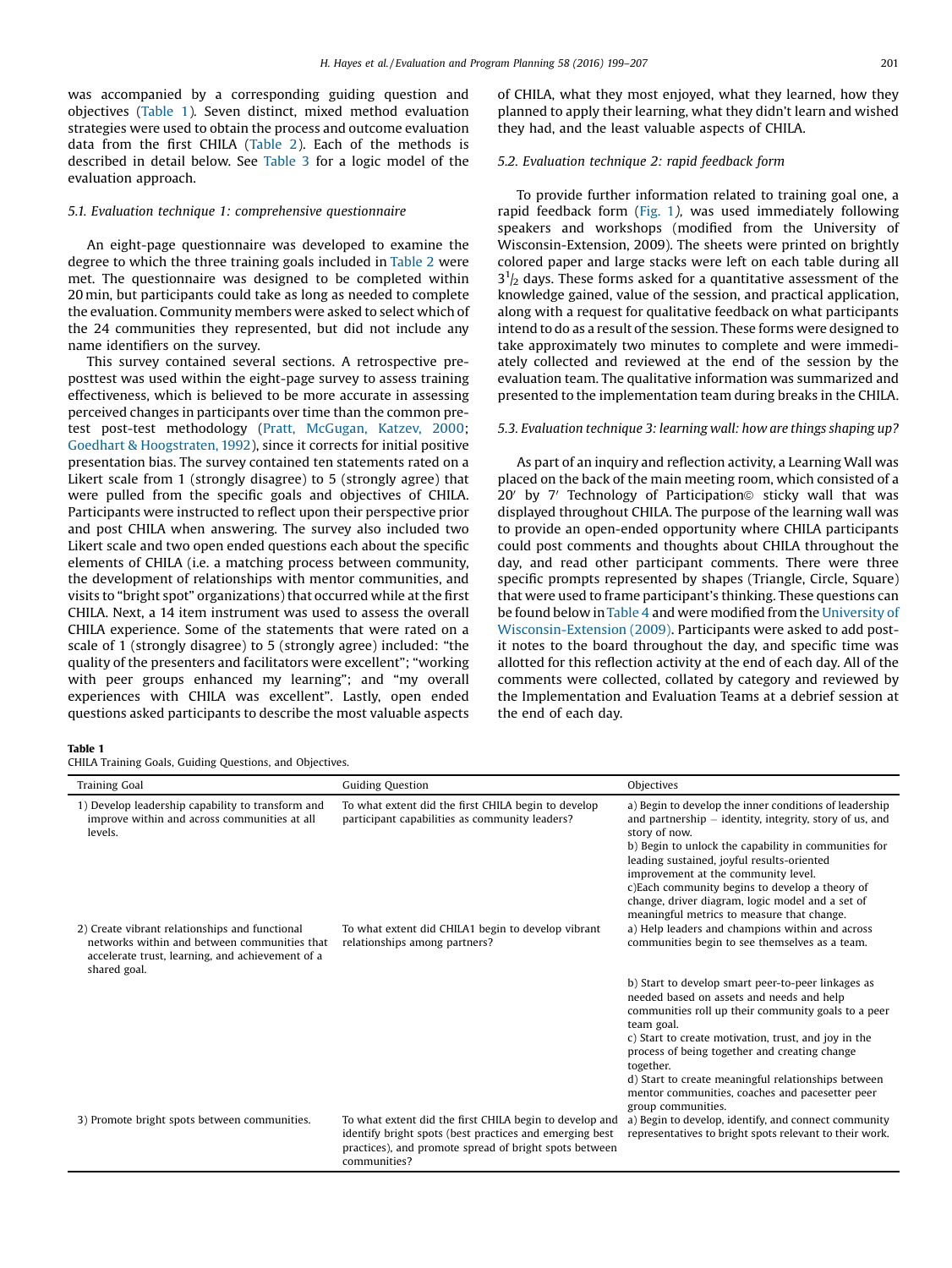#### <span id="page-3-0"></span>Table 2 CHILA Evaluation Methodologies.

|  |  | CHILA EVAIUALIOII IVIELIIOUOIOGIES. |  |  |
|--|--|-------------------------------------|--|--|
|  |  |                                     |  |  |

| Technique                                 | Training Goal | Evaluation Category <sup>2</sup> | Type of Data <sup>3</sup> | Who completed       | When Administered          |
|-------------------------------------------|---------------|----------------------------------|---------------------------|---------------------|----------------------------|
| Comprehensive Questionnaire               | 1, 2, 3       | Inquiry                          | Process                   | Communities         | Final Day                  |
|                                           |               |                                  | Outcome                   |                     |                            |
| Rapid Feedback Form                       | 1, 2, 3       | Inquiry                          | Process Outcome           | Communities         | At the end of each session |
| Learning Wall: How are Things Shaping Up? | 2             | Inquiry                          | Process                   | Communities         | End of each day            |
| Observational Form                        | 1, 2, 3       | Inquiry                          | <b>Process</b>            | Evaluation team     | End of each day            |
| <b>Team Debrief</b>                       | 1, 2, 3       | Observation                      | Process                   | Implementation team | End of each day            |
|                                           |               |                                  |                           | Evaluation team     |                            |
| Social Network Analysis                   | 2.3           | Inquiry                          | Outcome                   | Communities         | Post-CHILA                 |
| Critical Moments Reflection               | 1,2,3         | Reflection                       | <b>Process</b>            | Implementation team | Post CHILA                 |
|                                           |               |                                  | Outcome                   |                     |                            |

#### Table 3

Logic Model for the Evaluation of the first CHILA.

| Evaluation<br>Activities       | Outputs                                                                                   | Outcomes                                                                                                                                                                                                                                |
|--------------------------------|-------------------------------------------------------------------------------------------|-----------------------------------------------------------------------------------------------------------------------------------------------------------------------------------------------------------------------------------------|
| Comprehensive<br>questionnaire | 64 responses, represents 20 of the 24<br>committees                                       | Actions taken by implementation team to improve CHILA 1<br>and CHILA 2 (See Table 5)                                                                                                                                                    |
| Rapid feedback<br>form         | 1149 rapid feedback forms collected from 15<br>sessions                                   | Participants were excited about the assortment of evaluation<br>techniques, particularly that evaluation could be fun and<br>provide just-in-time feedback. Many participants adopted<br>the techniques for use with their communities. |
| Learning wall                  | Comments collected for each 3 categories for all<br>3 days                                | A more cohesive and integrated evaluation and<br>implementation team (increased communication, trust, and<br>understanding of roles)                                                                                                    |
| Observations                   | Between 1-4 observation forms collected for<br>the 15 sessions                            |                                                                                                                                                                                                                                         |
| Team debrief                   | 3 team debriefs held after each day                                                       |                                                                                                                                                                                                                                         |
| Social network<br>analysis     | 50 responses, represents all 24 committees                                                |                                                                                                                                                                                                                                         |
| Critical                       | 10 participants by email, 4 participants in                                               |                                                                                                                                                                                                                                         |
| moments<br>reflection          | session, 59 critical moments generated, 2<br>critical comments chosen as most significant |                                                                                                                                                                                                                                         |
|                                |                                                                                           |                                                                                                                                                                                                                                         |



Fig. 1. Rapid Feedback form for all sessions.

## 5.4. Evaluation technique 4: observational forms

Observational forms were used during each session by evaluation team members. The forms included two sections: 1) What's working well in this sessions? 2) What changes or enhancements need to be made to this session? On the bottom of the form, space was provided for descriptive quotes from participants during closing debrief sessions and open discussions. Individuals kept all of their observational forms and they were then complied for analysis.

## 5.5. Evaluation technique 5: team debriefs

Immediately at the end of each day, an evaluation team member facilitated a brief (15–30 min) discussion with the SCALE implementation and evaluation team. The questions asked included: 1) What went well? 2) What could have gone better? 3) What surprised you/was unexpected? 4) What improvements need to be made? 5) Do you have other observations and comments? An evaluator had each of the questions printed on brightly colored paper and transitioned to the different questions based on the conversation emerging with the group. An evaluation team member documented all the comments made each day related to the five questions.

## 5.6. Evaluation technique 6: relationship survey

In an effort to further examine the extent that relationships were formed at CHILA (Training Goal 2, see Table 2) and bright spots shared (Training Goal 3, see Table 2), a relationship survey was distributed to all participants two weeks following CHILA. The brief survey administered via SurveyMonkey asked participants to select the names of communities from a roster that he or she connected with during CHILA. A connection was defined as sitting at the same table, sharing a table at a meal, having conversations with or eating together. In addition, participants were asked to report the names of communities that shared information with them that they planned to use (e.g. project descriptions, ideas, tools, data) within the next three months. An open text box was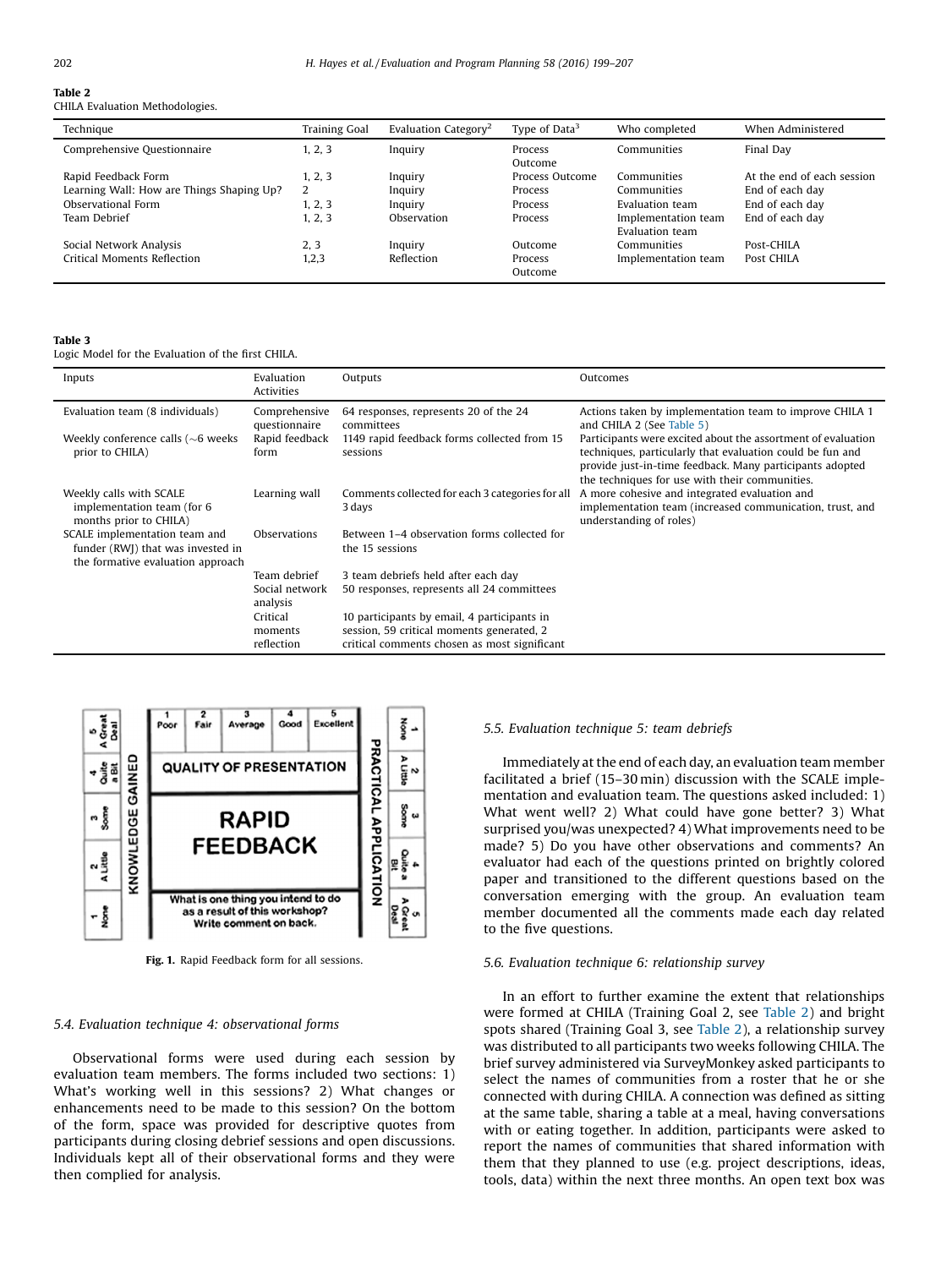#### <span id="page-4-0"></span>Table 4

Questions on the 'How are Things Shaping up?' Learning Wall.



## Table 5

How Formative Data was used by the Implementation Team.

| (i.e. "You said,")                                                                                                                                               | Data from the first CHILA formative Evaluation Actions taken by Implementation Team, (i.e. We<br>Did,") during the first CHILA (Real Time Changes)                                       | Actions taken by Implementation Team, (i.e. We Did,") during the<br>second CHILA (long term changes                                                                                                                                                               |
|------------------------------------------------------------------------------------------------------------------------------------------------------------------|------------------------------------------------------------------------------------------------------------------------------------------------------------------------------------------|-------------------------------------------------------------------------------------------------------------------------------------------------------------------------------------------------------------------------------------------------------------------|
| The days were too long and we needed time to<br>absorb information                                                                                               | Energizers added throughout the day, including<br>ones contributed by the SCALE communities.                                                                                             | Agenda for CHILA2 had fewer long days, more time for reflection<br>and digestion built in. There was also additional time for informal<br>relationship building                                                                                                   |
| Decrease information overload.                                                                                                                                   | Orientation times added to the beginning of each<br>day.                                                                                                                                 | More breakout sessions were offered to customize learning and<br>decrease information overload                                                                                                                                                                    |
| People are at different stages of learning                                                                                                                       | CHILA1 served as basic foundational grounding.                                                                                                                                           | We built a "refresher" session into CHILA2 for less experienced<br>Local Improvement Advisers; created breakouts to meet people<br>where they were at.                                                                                                            |
| Plan additional time for self care (e.g. exercise, N/A<br>nap, check in with work/home) during future<br><b>CHILAs</b>                                           |                                                                                                                                                                                          | Hour and a half break each afternoon was added to create<br>digestion time to give time for self-care                                                                                                                                                             |
| Better preparation and logistics for the site<br>visits                                                                                                          | N/A                                                                                                                                                                                      | Much more advanced planning with Bright Spot sites; much<br>more knowledge provided about SCALE                                                                                                                                                                   |
| beginning, and explain rationale behind all<br>activities clearly.                                                                                               | Discuss plan for CHILA and community roles at Introduced "balcony" view was provided every day,<br>hosted by consistent MCs. On the last day, S. Stout<br>presented the overall journey. | A "balcony" view was provided every day, hosted by consistent<br>MCs. A "balcony" view helps participants reflect on the dynamics<br>they observe within their own process by taking on a perspective<br>as if one were looking down on a stage from the balcony. |
| Relationship building was highlighted by<br>communities as an important CHILA<br>component.                                                                      | Activities created with a focus on addressing equity.                                                                                                                                    | More dedicated time for peer community teams at CHILA2                                                                                                                                                                                                            |
| Communities want additional time at CHILA to Sometime built into CHILA1 for this.<br>build on and establish new relationships<br>between and within communities. |                                                                                                                                                                                          | More time as a home team to work on health improvement<br>projects, more opportunities to invite team at home to call in at<br>certain times                                                                                                                      |

also available for participants to describe specific take-aways that they plan to apply before the next learning collaborative.

## 5.7. Evaluation technique 7: critical moments reflection

Approximately three weeks after the conclusion of CHILA, a Critical Moments Reflection session was held virtually over a webbased conference platform with key members of the Implementation Team and SCALE community partners who were involved in developing and implementing the CHILA curricula. The Critical Moments Reflection methodology attempts to raise the group consciousness about incidents, moments, and reactions that were perceived as being especially significant to the current status of the project [\(McDowell,](#page-8-0) Nagel, Williams, & Canepa, 2005). The rationale for using this process was to surface important events that might not have been otherwise captured through the other evaluation methods.

To stimulate reflection, the following question was posed to stakeholders individually beforehand: What are the most important learnings about the onboarding process [the preparation phase leading into the first CHILA] and the first CHILA from my perspective as someone closely involved in developing and implementing this phase of SCALE? Stakeholders were then asked to submit five moments that they perceived as answering this question. The evaluation team then grouped these moments by theme and displayed them as specific markers of the CHILA (e.g. opening plenary).

During the critical moments session, a member of the evaluation team facilitated a conversation allowing each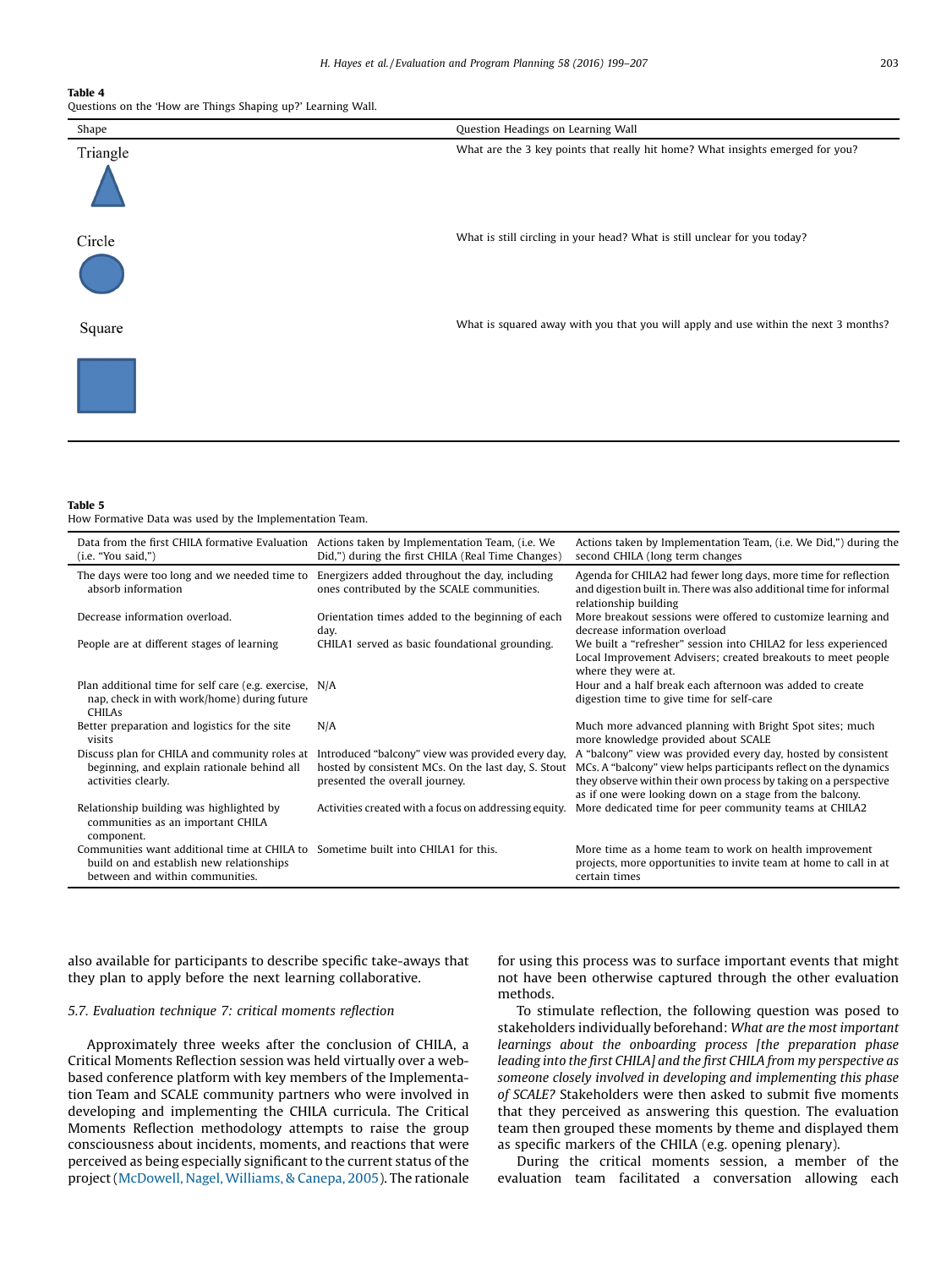participant to voice their critical moments that were rated either as positive or negative. Each stakeholder presented their critical moments and discussed how they saw these as influencing the processes and outcomes of the first CHILA. Following the review of the data submitted, a voting process was held to determine which moments were "most critical," and worthy of more in-depth discussion and processing by the group. Specific emphasis was placed on how lessons from these moments can be used to inform planning for the next CHILA. The number of critical moments that were discussed was constrained by the amount of time that was dedicated to this session (1.5 h). Other projects may discuss more moments, if appropriate.

The value of combining mixed evaluation methods allows one to paint a more comprehensive evaluation picture and provide both rapid feedback as well as information for long term planning for the initiative. One of the methods alone is not designed or able to capture the breadth and complexity of the training. Multiple methods allow one to validate observations and to ensure that one voice or perspective is not dominating the feedback.

# 6. Results

# 6.1. Evaluation technique 1: comprehensive questionnaire

Our results describe the outputs from the evaluation activities (refer to [Table](#page-2-0) 1). The final CHILA evaluation survey was administered via paper form before the lunch break on the final day, June 9th. Sixty-four responses were gathered, representing 20 of the 24 communities present at the first CHILA. Participants took 15 min to 45 min or longer to complete the survey. Each item in the pre- to post-assessment was statistically significant, indicating that participants were able to acquire additional knowledge and skills over the course of CHILA. In addition, participants rated their overall experiences with the CHILA both quantitatively and qualitatively. Tables were created in the evaluation report showing the average ratings of each item along with qualitative comments grouped by theme. Themes from the seven open-ended qualitative items at the end of the survey were summarized into a two page narrative with a descriptive visual.

# 6.2. Evaluation technique 2: rapid feedback form

The Rapid Feedback Forms were completed after specific sessions designated by the Principal Investigator. Due to time restraints, certain sessions did not have rapid feedback forms completed. The evaluation team collected 1149 rapid feedback forms for 15 of the sessions held over the three days. The average scores and standard deviations for each of the three factors (knowledge gained, value of session and practical application) were included in the evaluation report. Qualitative data placed on the back of the Rapid Feedback Forms were synthesized by session and provided in the full evaluation report.

## 6.3. Evaluation technique 3: learning wall: how are things shaping up?

The implementation team reviewed the post-its from the Learning Wall and reviewed them during the daily debrief. Themes that emerged for the Triangle (i.e. learning from mistakes, shifting focus of health improvement work), Square (i.e. learning about the improvement process, fostering an environment of joy) and Circle (i.e. large scope of health improvement work, challenge of building collaborative teams) were synthesized and included in the evaluation report. The Learning Wall was used each day with a great degree of variability. We had the most participation for the activity on the first day (over 70 post-its) and the participation dropped to less than 10 post-its on the final day.

#### 6.4. Evaluation technique 4: observational forms

Observation forms were collected on each of the 15 sessions, with one to four observers for each session. Some of the evaluation team members typed this for the sessions they were responsible for and others wrote their observations on paper for each of their sessions. Each evaluation team member was asked to pay careful attention to the number of participants in each session, laughter, questions asked, and interaction among community members. Evaluation team members also used their personal cell phones to capture some video clips from the energizers held between sessions (brief physical activities/stretches designed to reengage participants). Photos were also taken of participants and speakers and some were included in the evaluation report.

#### 6.5. Evaluation technique 5: team debriefs

De-brief meetings were held with the implementation and evaluation team after each day. These sessions were recorded by one of the evaluation team members and then used to supplement data from the observation and rapid feedback synthesis in the report.

## 6.6. Evaluation technique 6: relationship survey

The relationship survey was distributed through Survey Monkey. There were a total of 50 respondents representing all communities, with a mean of 2.08 respondents per community (range 1–5). Communities were identified that had the most and least new relationships built at CHILA. Communities also were identified whom shared practical information at CHILA that was then put to immediate use in the home communities. The evaluation team decided that only the communities selected most often were shared in the report by percentage and not communities selected the least often, since the evaluation report would be seen by the implementation team and community members. The evaluation team did not want to make any community "feel bad" for being selected the least. A visual was created to illustrate the informal connections using GIS with the map of the United States showing connections between the 24 communities. In addition, specific tools being shared by communities were collated and presented in the evaluation report.

#### 6.7. Evaluation technique 7: critical moments reflection

The critical moments reflection methodology had two phases. A total of ten implementation team members submitted critical moments prior to the session. Although participants were asked to submit five moments each, the number of submissions ranged from 1 to 11, with the average number of moments equaling 5.9. Of the ten people who submitted moments beforehand, four attended a session facilitated by the evaluation team. The two topics that were voted upon as "most critical" (the intentionality of the design process and the peer matching process) were discussed in detail, including the implications of these critical moments for future learning collaboratives. The session was digitally recorded. We created three visuals that displayed the frequency that stakeholders identified moments grouped by theme, and mapped to specific time points during CHILA. These visuals were included in the evaluation report.

## 7. Real time changes & long-term planning

Implementing the evaluation plan during CHILA took the coordinated effort of four members of the evaluation team. The level of collaboration with the implementation team was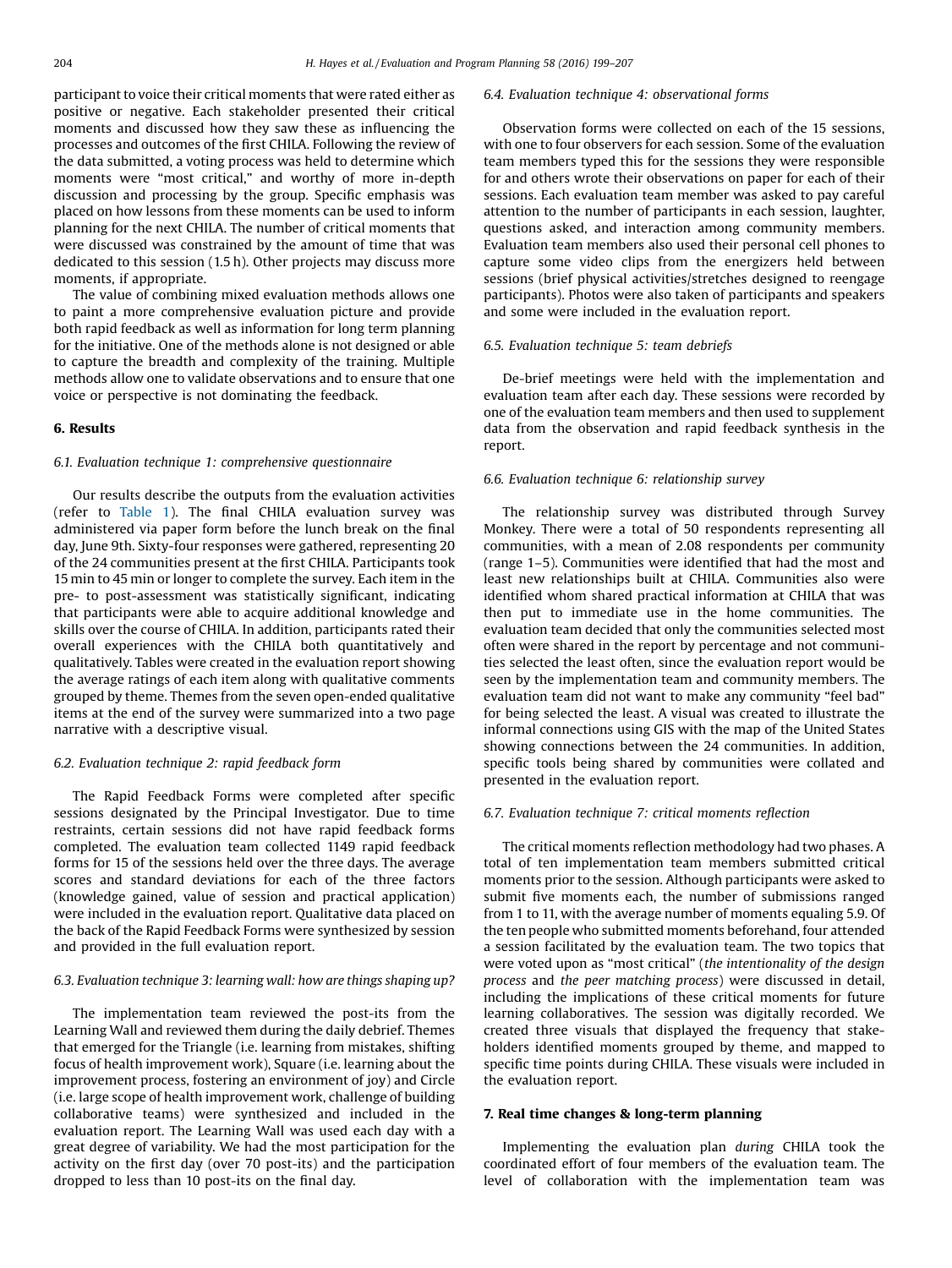instrumental in a number of ways. First, during the CHILA, the implementation team helped emphasize the spirit and importance of the evaluation by voicing their support for all evaluation activities. For example, evaluation was not communicated as a burden or add -on, but rather as an instrumental method of colearning and improvement. Second, the implementation team helped to assemble and distribute materials ahead of time. Third, they supported the evaluation by providing time during sessions for the completion of evaluation activities.

The comprehensive survey allowed the evaluation team to gain rich data related to the three training goals ([Table](#page-2-0) 1). Some participants voiced that they needed more time to complete the survey and took the survey with them to lunch (some never returned). More time should have been given to the participants to complete the survey, which took an average of 30 min to complete. One participant noted, "This is important, and we need to give this time to really think about." Participants were also extremely fatigued and overwhelmed the final day, noted one of the community members. The costs and benefits should be considered of having a captive audience and allowing data to be immediately gathered versus giving participants time to complete the survey at their convenience within a week of returning home. In future training sessions, we will have both a survey near the end of the CHILA session and email community members one week following the training; this will provide additional time to reflect whether they have additional insights or further recommendations for future training sessions.

The Rapid Feedback Form was very successful in getting quick feedback on the sessions and took an average of less than two minutes to complete. After the first session, it became apparent that the Principal Investigator and the Implementation Team wanted to hear feedback to guide future sessions. Following this realization, an evaluation team member was assigned to quickly review the data after each round of form collection and provide a one-page handwritten summary to the Principal Investigator with overall feedback of themes emerging from the qualitative data, within a half hour after the session was over. This revised practice proved to be very helpful to the Implementation Team, who quickly made some changes based on feedback (e.g., too many instructions being given by different people, honoring silence, need for breaks, wanting more time for discussion). In future iterations of the form, we may modify the center statement and add a question that reads "Any additional feedback to share with the planners?" There was not a place for additional comments, and often participants wrote comments related to noise level, length of presentation, and need for additional information on the back of the form.

The implementation team gained insights and reviewed feedback from the Learning Wall. Due to time constraints and the increased level of individuals' activities, the reflection time was only given on day one. Several real time changes were made on day one based on input from the learning wall related to water being placed on tables, more protein at snacks and the need for more breaks. For the remaining days, the learning wall was mentioned by implementation team members in passing with the morning debrief. Community members were also experiencing some fatigue from participating in many interactive sessions and being asked to reflect during short breaks before starting another workshop. Following the training, we were informed that at least three communities have used the learning wall with their own communities. The implementation team felt that this evaluation activity made the evaluation team more approachable.

Over 10 pages of the 61-page final evaluation report of the first CHILA were dedicated to an observation synthesis of each session combined with a synthesis of the data from the rapid feedback form. Implementation team members and speakers found this level of detail extremely important in "telling the story" and also to give specific feedback to speakers, who will continue to facilitate and lead sessions for upcoming training sessions. For future training sessions, it is important to detail what evaluation team members should be documenting (interaction, numbers of participants, noise level, etc.) and to create a detailed schedule ahead of time of which sessions will be observed by whom. Two of the evaluation team members experienced some fatigue observing three or more sessions back to back without a break.

The daily team debriefs strengthened the relationship between the evaluation and implementation teams and created a deeper sense of trust and understanding of each other's roles. As a result of the debriefs, real time changes included having a single person share announcements, providing more explanation of activities, and giving more time for participants to share their community expertise. It is important to make sure that every team member is aware of the value of the team debriefs from a continuous quality improvement and relationship- building perspective ahead of time. It was clear that team members were expected to participate in the debriefs to help build a positive learning experience and environment for the community participants.

The findings from the relationship survey proved to be problematic when trying to draw conclusions from this initial social network analysis survey. The results of the survey were only intended to show broad connections that were formed during the learning collaborative. For future iterations, the evaluation team will limit the survey to one community member (i.e., the coalition leader), since the participation of future training sessions events will vary.

The richness of information and discussion using the critical moments methodology is dependent on having a sufficient number of participants. Unfortunately, the critical moments reflection took place on a Thursday before a holiday weekend, and the majority of the team could not participate in the reflection activity. In the future, we will only host critical moment reflections when we have at least eight participants and will also send out calendar invites a month ahead of time. Ground rules are also important to promote sharing of critical moments in a safe and protected space, which is especially beneficial if one moment conflicts with another individuals' critical moment (e.g., one moment could be positive for one and negative for another). The key for this reflection is to have a trained facilitator guide the discussion grounded in the central agreed upon question.

Overwhelmingly, the first CHILA was perceived as a positive experience by the SCALE communities. Feedback was nearly universal in recognizing the value of forming between- community relationships and becoming part of a larger social movement to address meaningful change in health-related outcomes. A 61-page evaluation report was developed for the SCALE key stakeholders (implementation team, RWJF, and the SCALE communities) which included detailed narrative, data tables, charts, figures and an Appendix with qualitative data responses grouped by themes. This report was shared by email and also posted on the collaborative web platform used by communities. Furthermore, the implementation team developed a set of "You said; We did," slides to share with communities (see [Table](#page-4-0) 4 for a summary of these slides.) The purpose of this activity was to communicate to the communities that their feedback was read and directly used to inform changes in how SCALE and CHILAs would be implemented in the future. These slides were presented in the opening session of the second CHILA.

## 8. Conclusions from the multi-method approach

Critical for the evaluation of the training sessions was using a multi-method approach and communicating regularly with the implementation team. It was very important for the evaluation team to be modeling collaborative, engaged behavior at the CHILA.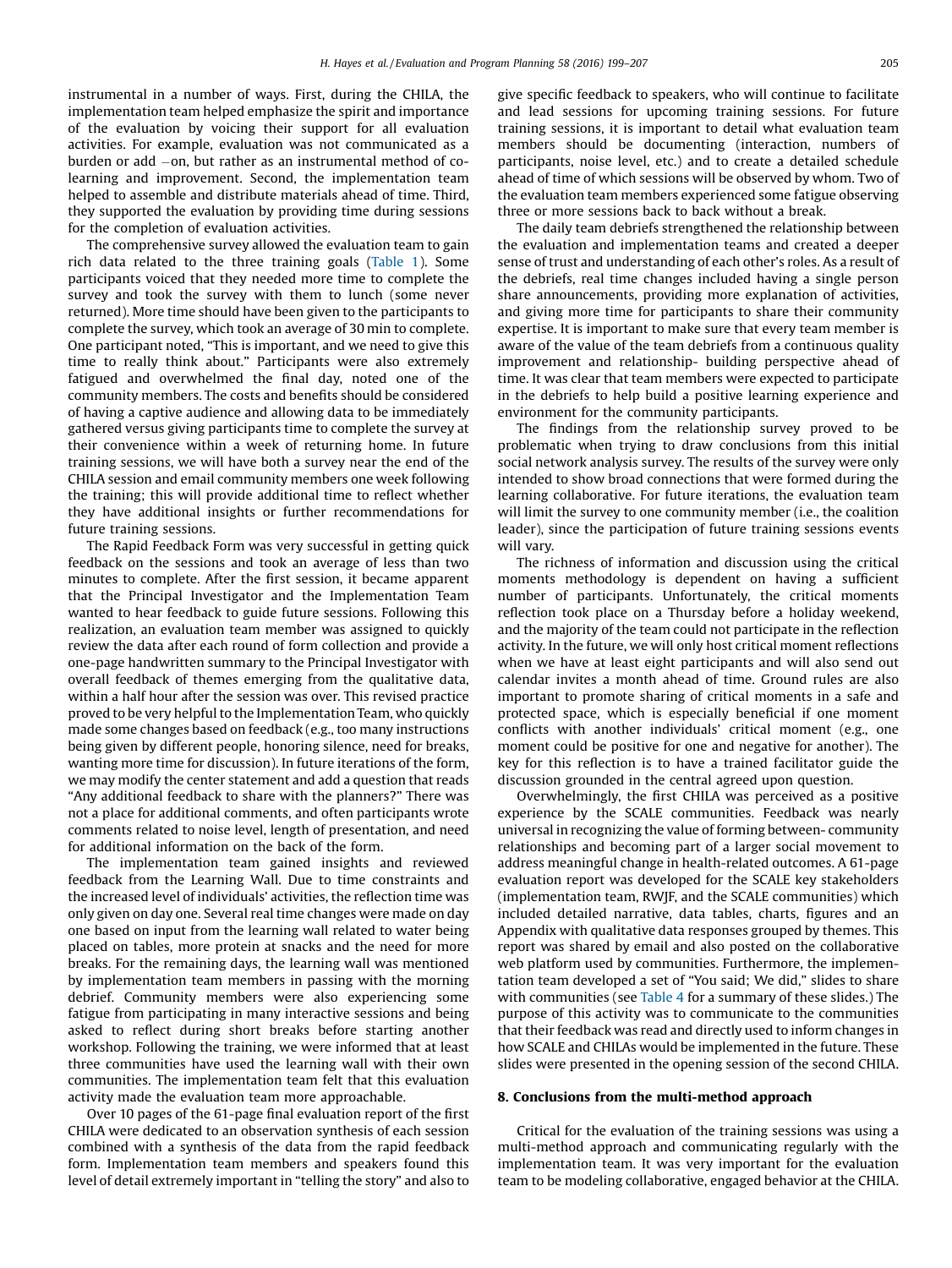<span id="page-7-0"></span>Evaluation team members actively participated in the sessions just like the community members, which increased community members' comfort level with the evaluation team. This also allowed the team to gain significant insight into the intensity and dosage of the training. In addition, the implementation team and the evaluation team worked closely together all  $3^1\!/_2$  days providing feedback to one another in a very timely manner which created a culture of continuous quality improvement. One implementation team member noted that "there were no surprises" from the evaluation report, since the evaluation team had done a good job sharing feedback with the team in a very timely manner. Improvement of the training event between sessions was a byproduct of the real-time feedback to the implementation team throughout the 3  $\frac{1}{2}$  days. The relationships formed between the evaluation and implementation team at the CHILA have strengthened over time and greatly assisted with future formative evaluation work.

The methodology used for synthesizing the evaluation data was critical in ensuring high utility of the final report. With seven distinct evaluation methods, it is easy to drown in synthesizing the vast amount of data gathered in different ways and from different types of participants (community members, implementation team members). Initially, our evaluation team moved quickly into data entry, compiling and synthesizing. We quickly learned that while the multi-method evaluation approach provides a broad range of data related to the training, the importance of understanding how all of the data will be used becomes paramount. During an evaluation team meeting, it was determined that we had to work "right to left" instead of "left to right." "Right to left" thinking helps a group think about what the end product needs to look like and the major outcomes and then work backwards to achieve the outcomes. "Left to right" thinking, in contrast, focuses on where we currently are and what next steps need to happen. While both thinking patterns are needed, it was important for our group to agree on what the evaluation report would look like and its intended audience. The evaluation team agreed that the initial evaluation draft would be written to all audiences (funder, implementation team, and community participants) and different executive summaries and PowerPoint slide decks would be created for different audiences.

It is important to take time to reflect on all of the results gathered from the different methods to craft thoughtful recommendations following a training. In addition, the evaluation team believed it was critical to submit a product to the Principal Investigator and Implementation team within four weeks of the training, since plans were being made for the second CHILA training to be held three months after the first CHILA training. In the evaluation report, recommendations were made in three categories: 1) Results, 2) Process, and 3) Relationships; this model from Interaction Associates was used throughout the development of the learning collaborative. By reporting the recommendations in a framework that the implementation team uses regularly, the recommendations were easier to understand and apply. After the final evaluation report was shared with communities, the Principal Investigator highlighted specific changes that were being made at the upcoming training based on their evaluation feedback.

One unintended outcome that emerged after CHILA is how communities are learning about evaluation through the experience of being involved in an evaluation. We have been very explicit with all stakeholders about the specific rationale behind our evaluation methods, the spirit and values of our evaluation, the results of the data that we collect, and how we intend to use the data. Although the CHILA did not explicitly have a goal about evaluation capacity building, communities approached us both during and after the CHILA with questions about how they could use these methods in their own settings. We now plan to track evaluation-capacity building over the course of SCALE as a consequence of experiencing evaluation. Evaluation capacity will be tracked though interviews with case study communities with a specific emphasis on evaluation training transfer between the four CHILAs.

While we were fortunate to have a deeply collaborative relationship between implementers and evaluators in SCALE, the techniques identified in this article for rapid cycle formative evaluation are relevant for practitioners anywhere who are trying to implement a new curriculum or new educational methods. Both the thematic presentation of feedback (often within 10 min of the end of a session) and the detailed, rich feedback of participant experience have been invaluable in creating a learning process that has enriched both learners and educators engaged in SCALE. While we do not report on training transfer in this article, we do address it in our larger formative evaluation plan. We recognize that the transfer of knowledge following or between training sessions is an important area to assess and ultimately demonstrate the training's long term effectiveness.

The quick continuous quality feedback loop implemented at CHILA provided mid-course corrections that may improve long term cognitive and behavioral training outcomes (Salas & [Stagl,](#page-8-0) [2009](#page-8-0)) because the corrections were geared toward addressing the attendees' learning needs. We strongly encourage training evaluators to consider adding rapid cycle continuous quality improvement methods to their evaluation plans. Suggesting training improvements to stakeholders while the process is still occurring can build collaborative relationships and increase attendee satisfaction in training when they see that their feedback has been heard and used.

Consistent with current training literature (Salas, [Tannenbaum,](#page-8-0) Kraiger, & [Smith-Jentsch,](#page-8-0) 2012), the implementation team, IHI, and the RWJ all consider training integrated into the project, rather than a separate component. The use of multiple methods is especially fruitful in this type of project because it captures the full scope of participants' experiences. The seven distinct methods allowed for both real time quality improvement and long term planning for the next CHILA. The methods also gave a comprehensive picture of the CHILA, which when synthesized allowed the evaluation team to assess the effectiveness of a training designed to tap into natural community strengths and accelerate health improvement. We hope that these methods can continue to be refined and used by others to evaluate training.

## References

- Aguinis, H., & Kraiger, K. (2009). Benefits of training and [development](http://refhub.elsevier.com/S0149-7189(15)30078-1/sbref0005) for individuals and teams, [organizations,](http://refhub.elsevier.com/S0149-7189(15)30078-1/sbref0005) and society. Annual Review of Psychology, 60, [451](http://refhub.elsevier.com/S0149-7189(15)30078-1/sbref0005)–474.
- American Society for Training & [Development](http://refhub.elsevier.com/S0149-7189(15)30078-1/sbref0010) (2015). 2015 State of the industry. Alexandria, VA: ASTD Research [Department](http://refhub.elsevier.com/S0149-7189(15)30078-1/sbref0010).
- [Aswathappa,](http://refhub.elsevier.com/S0149-7189(15)30078-1/sbref0015) K. (2000). Human resource and personnel management. New Delhi: Tata [Mcgraw-Hill](http://refhub.elsevier.com/S0149-7189(15)30078-1/sbref0015) Publishing Company Limited p. 189.
- Bonoma, T. (1985). Case research in marketing: [Opportunities,](http://refhub.elsevier.com/S0149-7189(15)30078-1/sbref0020) problems and a process. Journal of [Marketing](http://refhub.elsevier.com/S0149-7189(15)30078-1/sbref0020) Research, 2(2), 199–208.
- Brown, K. G., & Gerhardt, M. W. (2002). Formative [evaluation:](http://refhub.elsevier.com/S0149-7189(15)30078-1/sbref0025) An integrative practice model and case study. Personnel [Psychology](http://refhub.elsevier.com/S0149-7189(15)30078-1/sbref0025), 55(4), 951–983.
- [Cannon-Bowers,](http://refhub.elsevier.com/S0149-7189(15)30078-1/sbref0030) J. A., Salas, E., Tannenbaum, S. I., & Mathieu, J. E. (1995). Toward [theoretically-based](http://refhub.elsevier.com/S0149-7189(15)30078-1/sbref0030) principles of trainee effectiveness: A model and initial empirical [investigation.](http://refhub.elsevier.com/S0149-7189(15)30078-1/sbref0030) Military Psychology, 7, 141–164.
- DeMatteo, J. S., Dobbins, G. H., & Lundby, K. M. (1997). The effects of [accountability](http://refhub.elsevier.com/S0149-7189(15)30078-1/sbref0035) on training [effectiveness.](http://refhub.elsevier.com/S0149-7189(15)30078-1/sbref0035) Training Research Journal, 3, 39–57.
- Diamantidis, A. D., & Chatzoglou, P. D. (2014). Employee [post-training](http://refhub.elsevier.com/S0149-7189(15)30078-1/sbref0040) behaviour and [performance:](http://refhub.elsevier.com/S0149-7189(15)30078-1/sbref0040) Evaluating the results of the training process. International Journal of Training and [Development](http://refhub.elsevier.com/S0149-7189(15)30078-1/sbref0040), 18(3), 149–170.
- Fetterman, D. M. (2015). [Empowerment](http://refhub.elsevier.com/S0149-7189(15)30078-1/sbref0045) evaluation: Theories, principles, concepts, and steps, 2nd ed. In D. M. Fetterman, S. J. Kaftarian, & A. [Wandersman](http://refhub.elsevier.com/S0149-7189(15)30078-1/sbref0045) (Eds.), Empowerment evaluation: [\(20–42.](http://refhub.elsevier.com/S0149-7189(15)30078-1/sbref0045) pp. Thousand Oaks, CA: Sage.
- Goedhart, H., & Hoogstraten, J. (1992). The [retrospective](http://refhub.elsevier.com/S0149-7189(15)30078-1/sbref0050) pretest and the role of the pretest information in evaluation studies. [Psychological](http://refhub.elsevier.com/S0149-7189(15)30078-1/sbref0050) Reports, 70, 699–704.
- [Grossman,](http://refhub.elsevier.com/S0149-7189(15)30078-1/sbref0055) R., & Salas, E. (2011). The transfer of training: What really matters. International Journal of Training and [Development](http://refhub.elsevier.com/S0149-7189(15)30078-1/sbref0055), 15(2), 103–120.